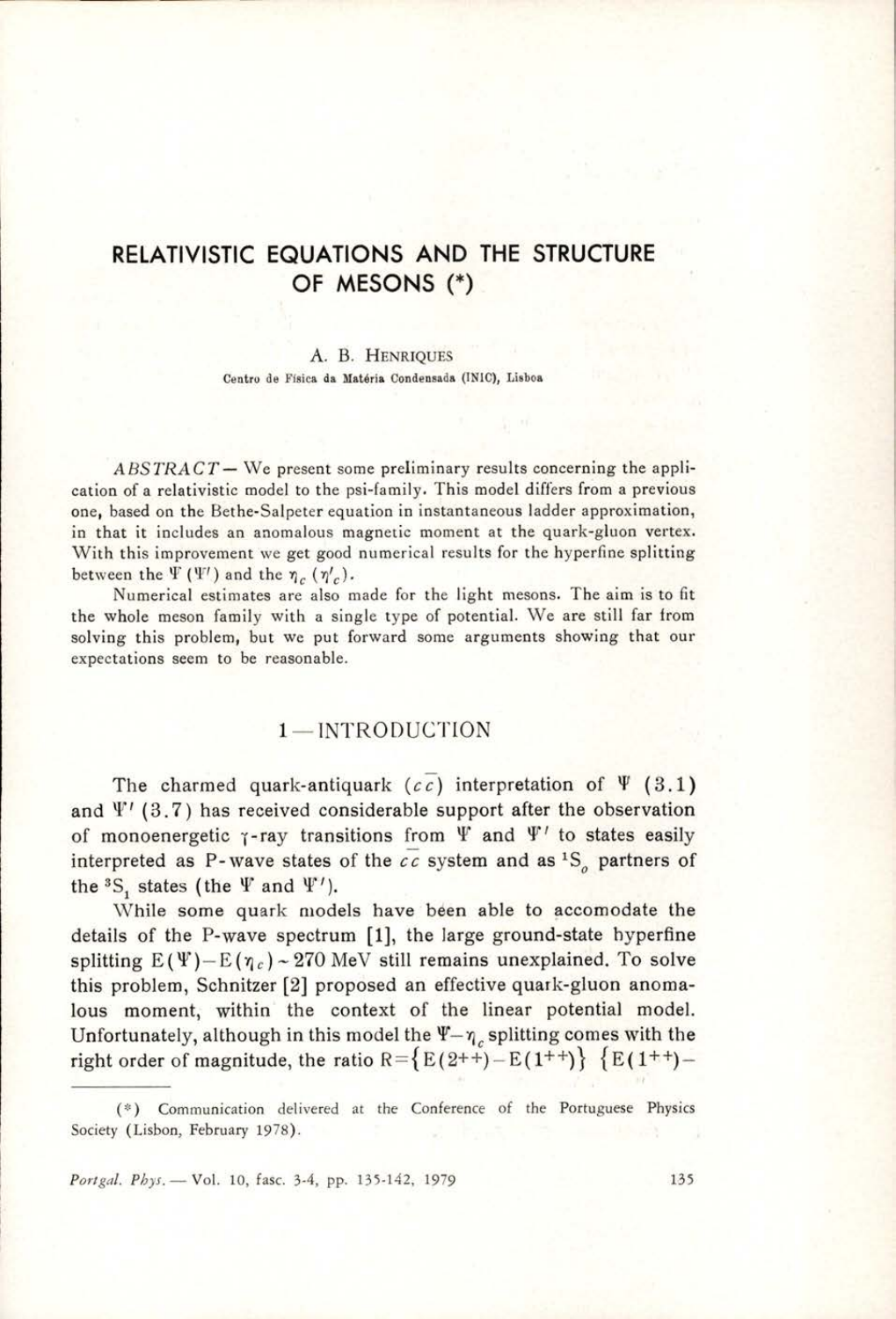A. B. HENRIQUES — Relativistic equations and the structure of mesons<br>  $-E(0^{++})$  = 0.89, too large when compared with the expersion  $-E(0^{++})\approx 0.89$ , too large when compared with the experimental value  $R \approx 0.40$ .

> In this paper we show how, in the context of a certain relativistic model, previously developed by Kellet, Moorhouse and the author [1], a quark-gluon anomalous magnetic moment may help us in solving the hyperfine splitting puzzle without destroying the very good results obtained, in that model, for the P-wave states.

> In the remaining of this section we describe the main ingredients of our model and quickly summarize some of the results obtained for charmonium. Then, in the next section, we introduce the quark-gluon anomalous moment into the model and perform some rough numerical estimates, both for charmonium and for the light-mesons. Our ultimate goal is to fit the whole meson family with one single type of potential. Having found that such a goal seems reasonable, in section 3 we solve our relativistic equations, using the accurate numerical methods described in ref. [1].

> Our general framework is provided by the Bethe-Salpeter equation, in ladder approximation with a static potential. The equation takes the form

$$
(\mathbf{E}-\mathbf{H}_a+\mathbf{H}_b)\,\phi\,(\vec{q}) = (\wedge_+^a \wedge_-^b - \wedge_-^a \wedge_+^b)\,\beta^a\,\beta^b \int \vee (\vec{q}-\vec{q}')\,\phi\,(\vec{q}')\,d^3\,\vec{q}' \qquad (1)
$$

where 
$$
H_a = \vec{a}_a \cdot \vec{q}_a + \beta_a m_a
$$
,  $\wedge \vec{a} = (W_a \pm H_a)/2 W_a$ 

where 
$$
H_a = \vec{a}_a \cdot \vec{q}_a + \beta_a m_a
$$
,  $\wedge \frac{a}{\pm} = (W_a \pm H_a) / \frac{a}{2}$   
and  $W_a = \sqrt{\vec{q}_a^2 + m_a^2} \quad (\vec{q}_a = -\vec{q}_b \equiv \vec{q})$ .

In the following applications, and for simplicity, we shall supress the pair creation term,  $\wedge_{-}^{a} \wedge_{+}^{b}$ . [1] From the remaining equation the Fermi-Breit hamiltonian can be recovered, using the Foldy-Wouthuysen transformation.

The second ingredient of our model is an expansion of the amplitudes  $\phi(\vec{q})$  in terms of the sixteen Dirac matrices. It is possible to do this and to select, among the terms of such an expansion, those appropriate to the state being studied [3].

Finally, we have to choose our potential. Following the general practice, we use a superposition of a 4—vector Coulomb potential (as suggested by asymptotic freedom, in the one-gluon exchange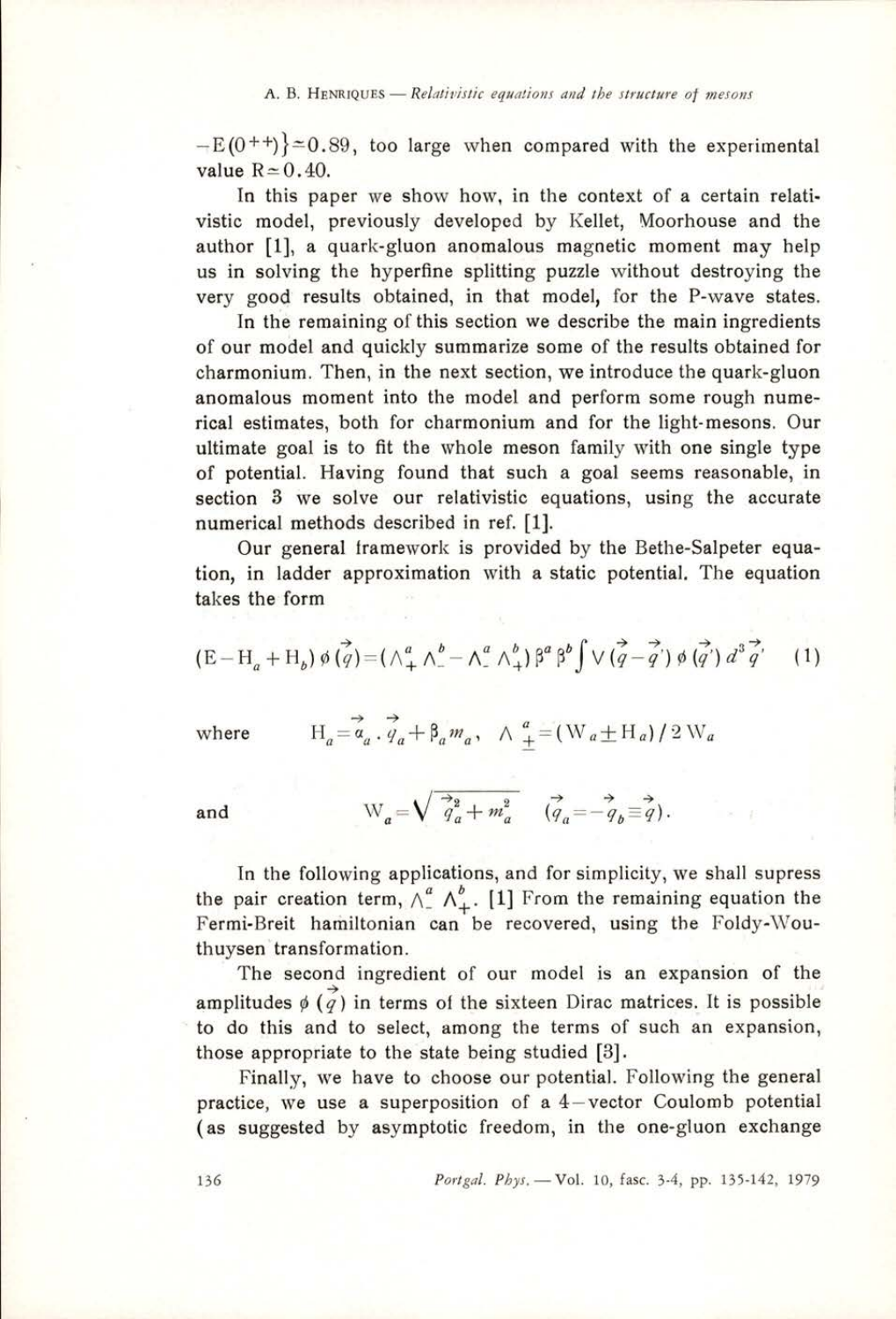#### A. B. HENRIQUES — Relativistic equations and the structure of mesons

approximation), with a linear 4—scalar potential, responsible for the

confinement of quarks. The precise form of our potential is given by  
\n
$$
\forall (r) = \left[\lambda (r-a) - \gamma^{\mu} a_{\mu} a_{\mu} (3/4 \alpha_s) 1/r\right] \exp(-\mu r) + C \tag{2}
$$

with  $a$ ,  $\mu$  and C constants. The factor exp (- $\mu$ r) acts as the screening effect described by Kogut and Susskind [4]. Without it we would need special limiting procedures to solve the equations for energy levels above 2m (m=quark mass) as discrete bound states.

The strong coupling constant  $\alpha$ , is assumed to vary with the relative momentum of the two quarks as again suggested by asymptotic freedom. The formula for  $\alpha_s$  has not been deduced for the case of two momenta,  $\overrightarrow{q}$  and  $\overrightarrow{q}$ , and our application is only approximate. We took

$$
\alpha'_{s}(\sqrt{q'q}) = \alpha_{s}(\bar{q}) (1 - (50/12\,\pi) \alpha_{s} L_{n}(\bar{q}/\sqrt{q\,q'}) )^{-1} , \qquad (3)
$$

where  $\frac{1}{q} \sim 1$  GeV.

With the model just described, we were able to find the correct positions for the P-Wave states, as well as good values for the  $\Psi' \rightarrow {}^{3}P_{1} + \gamma$  decays. We also predicted the  $\Psi''_{D}$  at its correct position, 3.77 GeV. However, we were not able to get the correct positions for the pseudoscalars,  $\eta_c$  and  $\eta_c'$ .

Applying our equations to the light-mesons (quark masses of the order of 300 MeV), and putting  $\delta$ ,  $A_1$  and  $A_2$  at their approximate positions, we found that the  $\rho$ - $\pi$  splitting was 3 times smaller than the experimental value. Although we are dealing here with light quarks, the situation at first sight appears to be much the same as with charmonium, suggesting that the same improvement in the model might simultaneously solve the hyperfine splitting problem in both families of mesons. The improvement is described in the next section.

# 2-THE QUARK-GLUON ANOMALOUS MOMENT

It has been shown by Schnitzer [2] that the consideration of an effective quark-gluon anomalous vertex would lead to a qualitative explanation of the large  $\Psi$ - $\eta$ , hyperfine splitting. It is assumed that in the ladder approximation of the Bethe-Salpeter equation, with a

Portgal. Phys. - Vol. 10, fasc. 3-4, pp. 135-142, 1979 137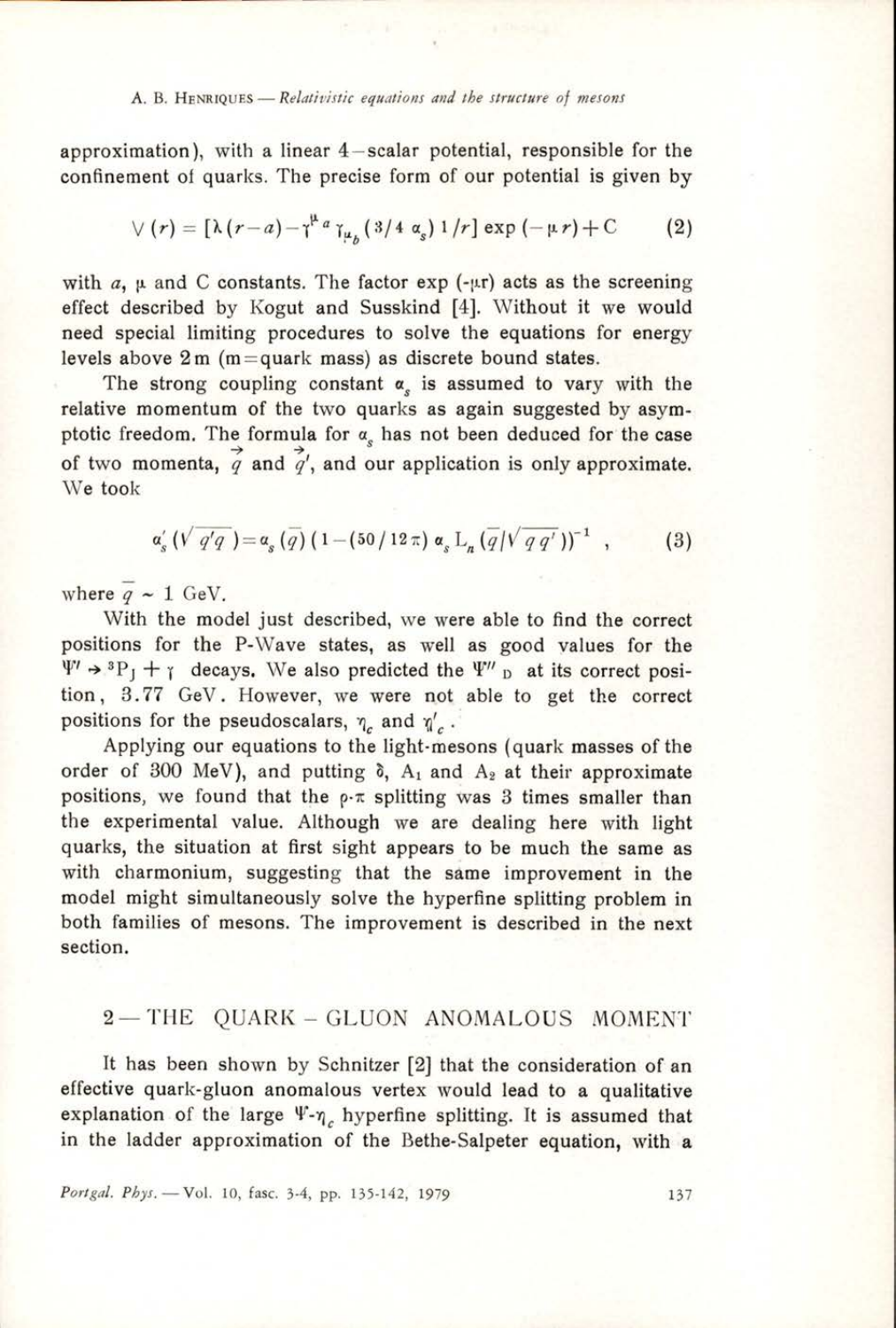#### A. B. HENRIQUES - Relativistic equations and the structure of mesons

static potential, to lowest order in v/c the effective quark-gluon vertex is given by

$$
\Gamma^{\mu} = \gamma^{\mu} - (k/2m) \sigma^{\mu\nu} q_{\mu}, \qquad (4)
$$

where  $k$  is the effective quark-gluon anomalous magnetic moment, and  $\sigma^{\mu\nu}=1/2[\gamma^{\mu}\gamma^{\nu}]$ . It was further assumed that k was dependent on the quark-antiquark separation, being of  $O(\alpha_s)$  at short distances and of  $O(1)$  at large distances.

Without questioning this argument, we just want to show that a simple phenomenological alternative is possible, within our model, if we assume that  $k$  comes from the short-distance part of the potential; that is, we take

$$
V_{\text{Coulomb}} \sim \Gamma^{\mu a} \; 1/r \; \Gamma_{\mu_b} \,, \tag{5}
$$

 $\Gamma^{\mu}$  given by (4).

The introduction of  $\Gamma^{\mu}$  makes a lot of difference in our equations, and it is reflected in the form of the Fermi-Breit terms, in the following way:

(a) Spin Orbit term : 
$$
\frac{(3+4k)}{2m^2} \frac{1}{r} \frac{dV}{dr} L.S
$$

(b) Spin-Spin term: 
$$
\frac{(1+k)^2}{2m^2} \sigma_1 \sigma_2 \nabla^2 V(r)
$$

(c) Tensor term  $\frac{(1+k)^2}{2m^2} \left( \frac{d^2 V}{dr^2} - \frac{1}{r} \frac{d V}{dr} \right) S_{12}$ 

Taking  $k \sim 1$  the strenght of (b) and (c) increases faster than (a), and this is the important point for our purpose (remember the P-wave splittings are mainly controled by the spin-orbit term, while (b) is dominant for the  $\Phi_{\gamma_c}$  and  $\rho$ - $\pi$  hyperfine splittings).

The introduction of  $k$  will not affect the possibility of getting the right value for R.We can see this with the help of the approximate treatment introduced in ref. [2].

Define the following matrix elements for the P-wave states, where by  $H_s$  we mean the spin dependent part of the Fermi-Breit

138 Portgal. Phys. — Vol. 10, fase. 3-4, pp. 135-142, 1979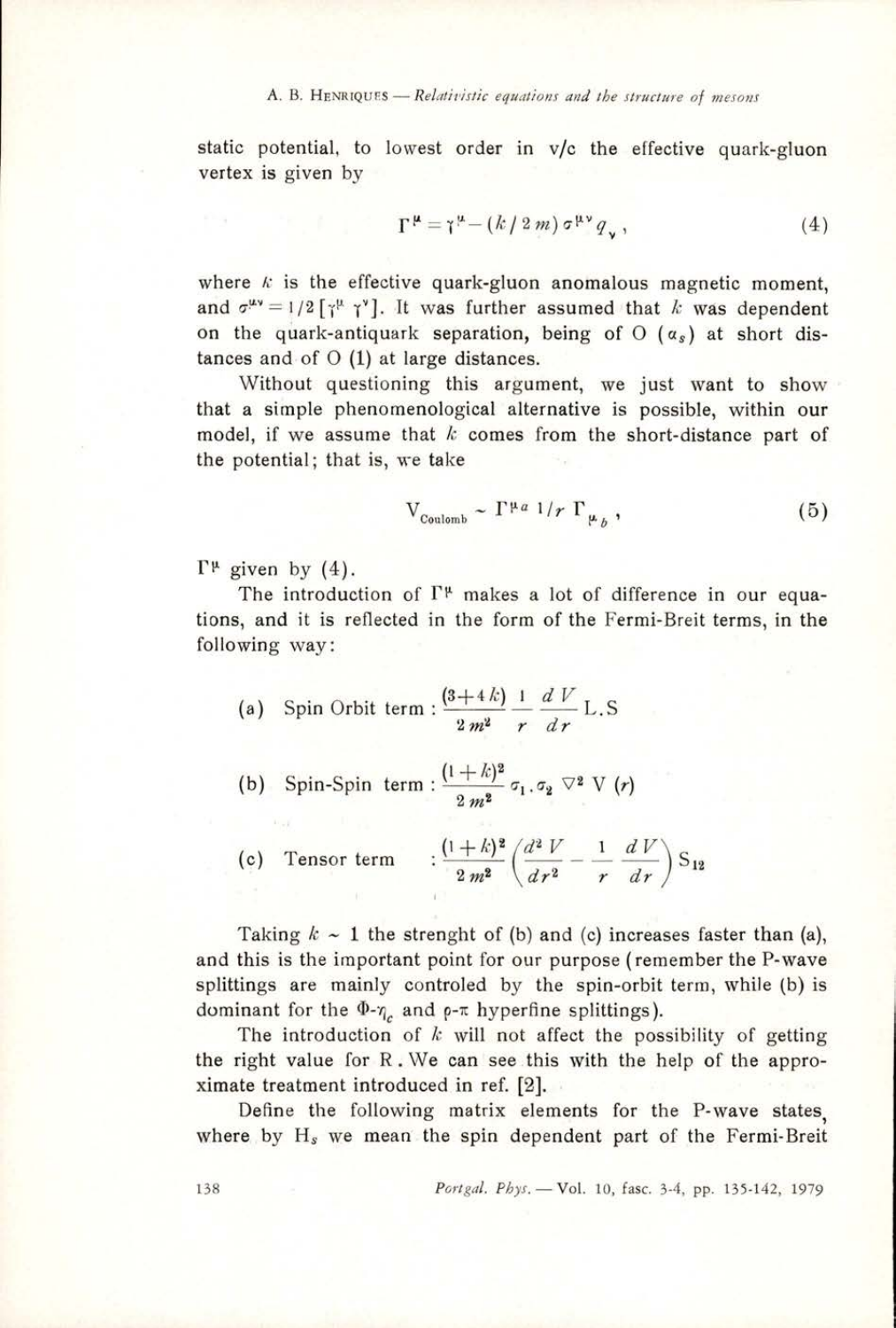#### A. B. HENRIQUES – Relativistic equations and the structure of mesons

hamiltonian, and where for the 4-scalar linear part of the potential  $(1 \otimes 1)$  only the L.S term is included (with  $k=0$ ):

$$
\Gamma^{\mu} \otimes \Gamma_{\mu}
$$
  
\n
$$
= \alpha_s < r^{-3} > m \left[ (3 + 4k)/2 - (1 + k)^2 / 10 \right]
$$
  
\n
$$
= \alpha_s < r^{-3} > m \left[ -(3 + 4k)/2 + (1 + k)^2 / 2 \right]
$$
  
\n
$$
= \alpha_s < r^{-3} > m \left[ -(3 + 4k) - (1 + k)^2 \right] \quad (6 \text{ a})
$$

1@1

$$
\langle J=2 | H_s | J=2 \rangle = -1/2 \lambda \langle r^{-1} \rangle m^{-2}
$$
  

$$
\langle J=1 | H_s | J=1 \rangle = +1/2 \lambda \langle r^{-1} \rangle m^{-2}
$$
  

$$
\langle J=0 | H_s | J=0 \rangle = +1 \lambda \langle r^{-1} \rangle m^{-2}
$$
(6b)

Then, it is easily seen that

$$
R = \frac{E(2^{++}) - E(1^{++})}{E(1^{++}) - E(0^{++})} =
$$
  
= 
$$
\frac{\alpha_s < r^{-3} > [(3+4k) - 3/5 (1+k)^2] - \lambda < r^{-1} >}{\alpha_s < r^{-3} > [1/2 (3+4k) + 3/2 (1+k)^2] - 1/2 \lambda < r^{-1} >}
$$
(6c)

Using for  $\langle r^{-1} \rangle$  and  $\langle r^{-3} \rangle$  the expressions developed in ref. [2], with the help of a variational method, and with the parameters

$$
\lambda = 0.132 \text{ GeV}^2, \ m = 2 \text{ GeV}, \ a_s = 0.54, \ k = 1, \ (7a)
$$

we find  $R=0.4$ ; as in ref. [1], this depends on our use of a 4-scalar confining potential.

We can go a little further and compute the absolute values of the P-wave and  $\Psi$ - $\eta_c$  splittings. With the parameters (7a) and with the help of expressions  $(6a)$  and  $(6b)$  we get

$$
E(1^{++})-E(0^{++})=100
$$
 MeV and  $E(2^{++})-E(1^{++})=40$  MeV (7b)

Portgal. Phys. - Vol. 10, fasc. 3-4, pp. 135-142, 1979 139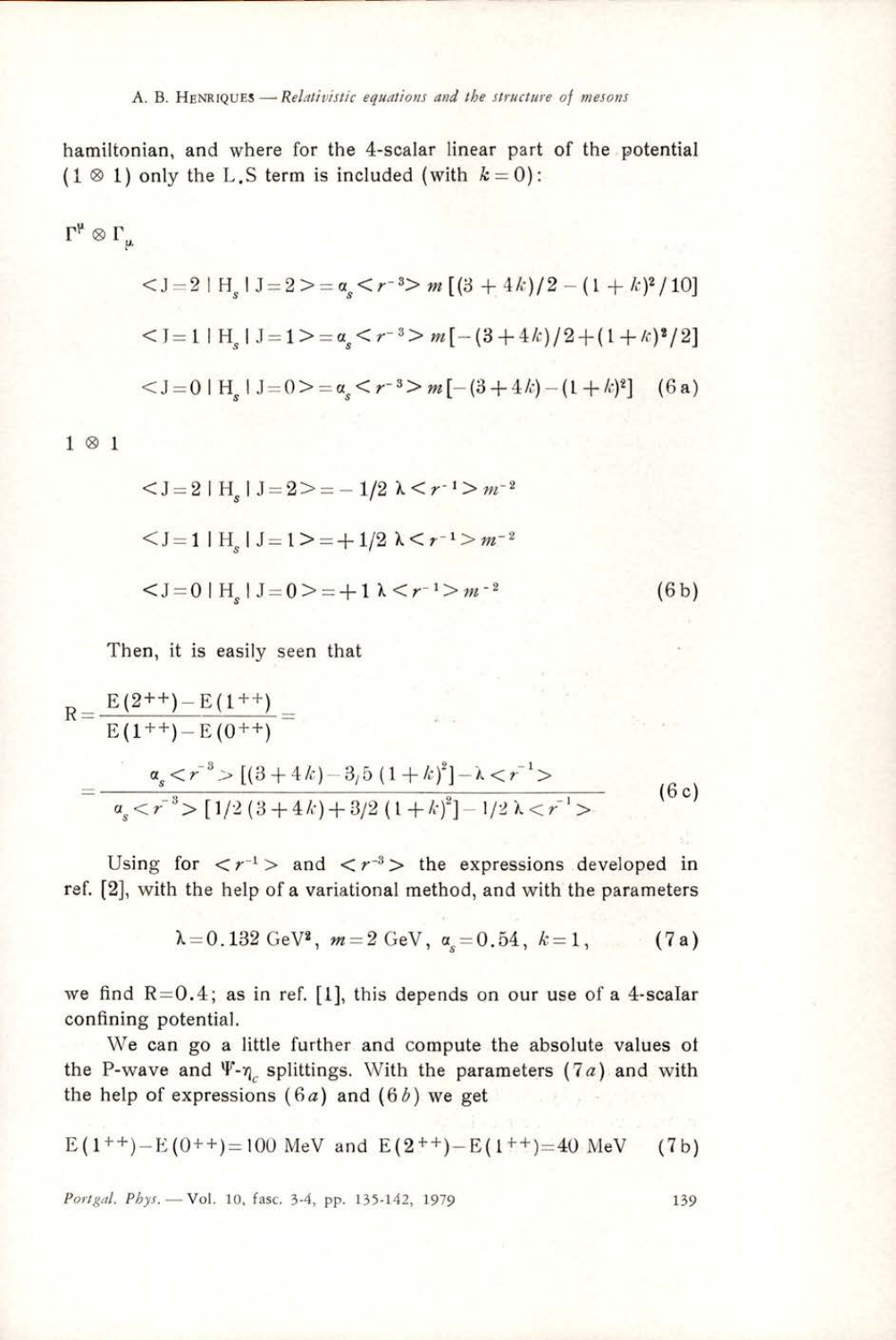A. B. HENRIQUES — Relativistic equations and the structure of mesons

To determine  $\Psi$ - $\eta$ , we apply

$$
E(1^{-1})-E(0^{-1})=8\pi/3(1+k)^2\alpha_s|\phi(0)|^2m^{-2}, \qquad (7c)
$$

 $|\phi(0)|^2$  being calculated from  $\Gamma(\Psi \rightarrow e^+e^-)$  with the help of the Weisskopf—Van Royen formula.

Taking  $\Gamma(\Psi \rightarrow e^+e^-)=5$  KeV, we have  $|\phi(0)|^2=3.78\times10^{-2}$  GeV<sup>-3</sup>. giving

 $E(1^{--})-E(0^{-+})= 230$  MeV, (7d)

\_\_\_\_\_

in approximate agreement with the experimental value.

Let us now see what we can say for the light— mesons. Here we have an additional difficulty due to the uncertainty in the position of the  $A_1$  meson.

With the choice

$$
\lambda = 0.100 \text{ GeV}^2
$$
,  $m = 0.34 \text{ GeV}$ ,  $\alpha_s = 1.0$ ,  $k = 0.5$  (8a)

we have  $R = (A_2 - A_1)/(A_1 - \delta) = 0.4$ . Taking  $\delta(0^{++})$  at 0.970 GeV we get 1.15 GeV for the position of the  $A_1$  (1<sup>++</sup>) meson, and 1.190 GeV for the  $A_2$  (2++), which seems a bit low, its experimental position being at 1.31 GeV.

If for  $|\phi(0)|^2$  we take the value quoted in ref. [6],  $|\phi(0)|^2 =$  $=2.9\times10^{-3}$  GeV<sup>-3</sup>, we get the correct value for the  $\rho-\pi$  splitting:

$$
E(\rho) - E(\pi) = 630 \text{ MeV}.
$$
 (8b)

The value of  $\alpha_s$  in (8*a*) seems high but is in agreement with deep inelastic scattering data [5].

As for  $\lambda$ , its value is smaller than the value quoted in (7a), but rememember these are only rough numerical estimates, intended as a guide to help us in carrying on the program defined in the introduction.

## 3—RESULTS FOR CHARMONIUM

We now present the results for charmonium obtained by numerically integrating equation (1) with the potential described by expressions (2) and (3). (Due in part to computing difficulties we cannot yet present results for the light-mesons and for the  $\Psi''_{\text{D}}$ , in the spectrum of charmonium ).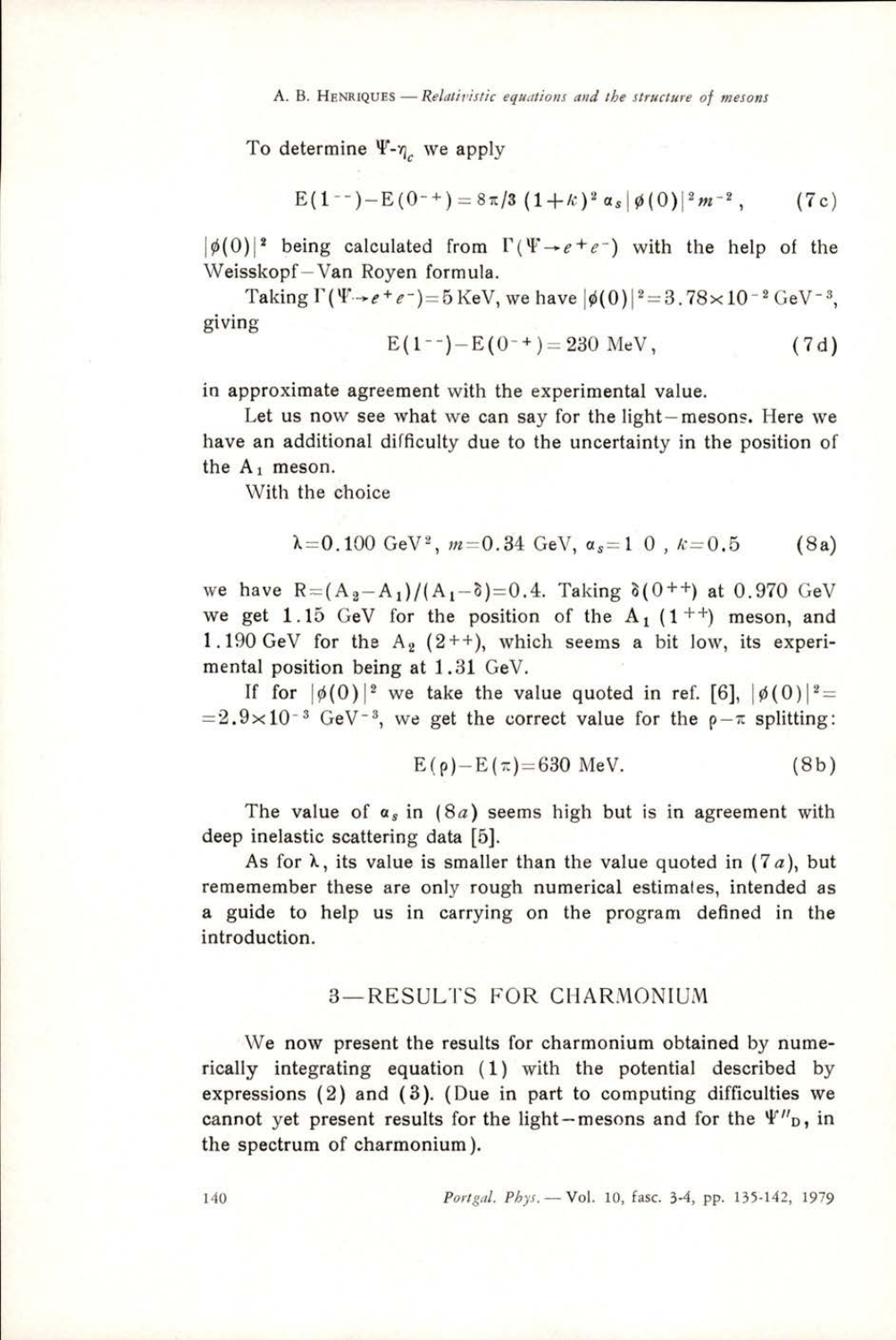A. B, HENRIQUES — Relativistic equations and the structure of mesons

With the following typical set of parameters

$$
\lambda = 0.194 \text{ GeV}^2, \ \alpha_s (1.0) = 0.30, \ m_c = 1.6 \text{ GeV}, \ k = 0.73 \quad (9a)
$$

 $(a=1.8$  Fermi, C=0.9 GeV), we got for the  $\Psi \cdot \eta_c$  splitting the value 280 MeV, and for the  $\Psi'$ - $\eta'$ , splitting 240 MeV. This last result is very interesting, because the  $\eta_c'$  comes close to 3.45 GeV, suggesting its identification with the state discovered at this energy.

The P-wave states come at

$$
\chi
$$
(0<sup>+</sup> $+$ )=3.40 GeV,  $\chi$ (1<sup>+</sup>)=3.49 GeV,  $\chi$ (2<sup>+</sup> $+$ )=3.53 GeV, (9b)

giving  $R \approx 0.45$ .

the company of the company of

It is important to notice that the value for  $\alpha_s$  (1.0) used here is very small in apparent disagreement with the deep inelastic scatering data [5], but is in agreement with the initial asymptotic freedom expectations.

# 4— CONCLUSIONS

In the preceding sections we saw how the large ground-state hyperfine splitting in the charmonium spectrum could be explained by an effective quark-gluon anomalous magnetic moment, in the context of a relativistic quark model previously developed. We assu- med the anomalous moment to come from the short distance part of our potential (2), while keeping the long range confining potential as a 4-scalar; this was essential to get the correct value for the ratio

$$
R = \left\{ E(2^{++}) - E(1^{++}) \right\} / \left\{ E(1^{++}) - E(0^{++}) \right\}.
$$

Simple numerical estimates suggest that the same improvement in our model will also enable us to explain the spectrum of the light- -mesons, especially the large  $\rho$ - $\pi$  splitting.

However, and going back to charmonium, we must remember that the large hyperfine splitting is only half the problem, the other half being the fact that the magnetic dipole transition rate  $\Gamma(\Psi \rightarrow \eta + \eta) \leq 1$  KeV; any real solution will have to solve both the problem posed by the large  $\Psi$ - $\eta_c$  splitting and by the small decay rate for  $\Psi \rightarrow \eta_c + \gamma$ .

Portgal. Phys. - Vol. 10, fasc. 3-4, pp. 135-142, 1979 141